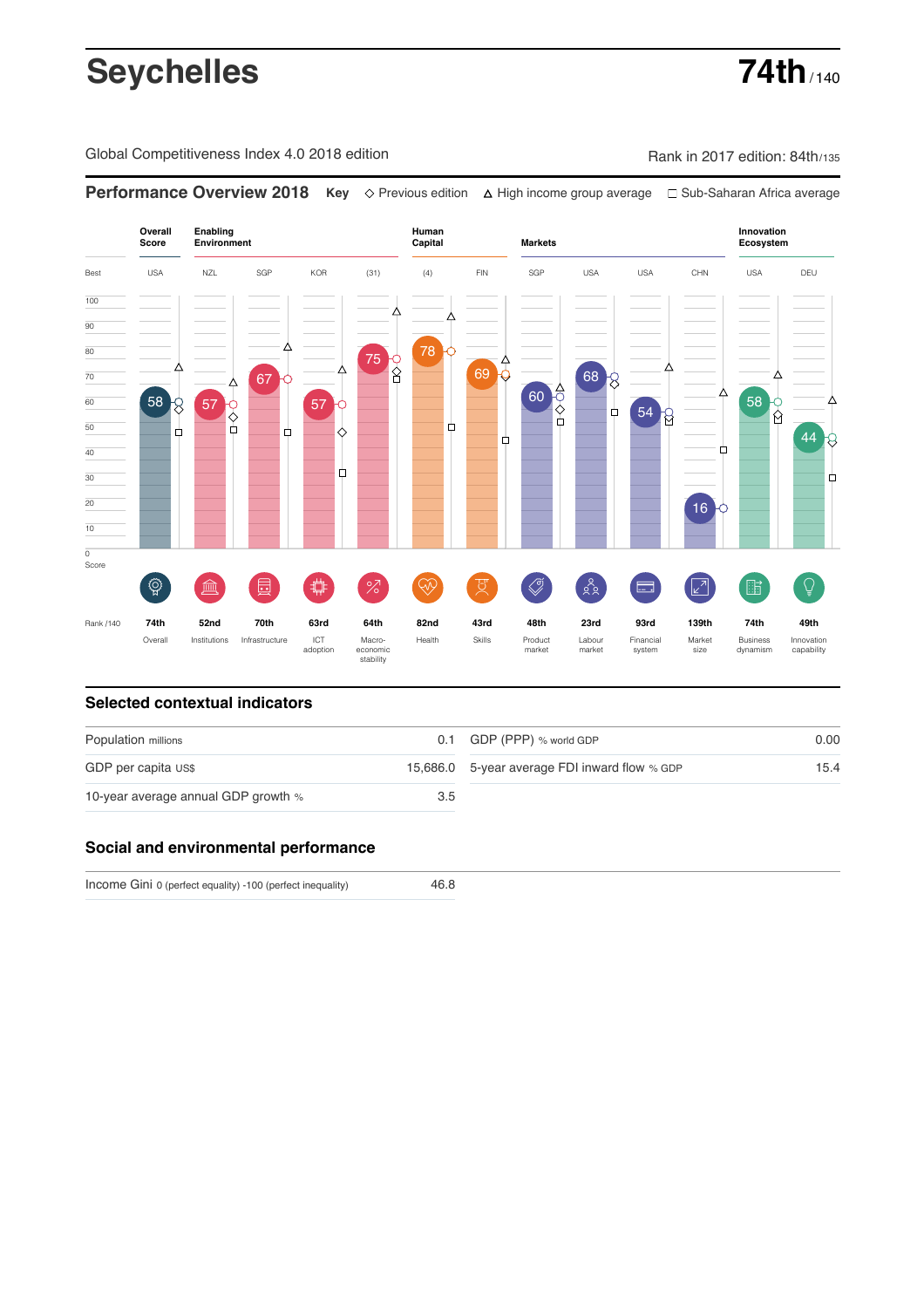# **Seychelles 74th**/140

| <b>Index Component</b>                                                   | Value                    | Score *                  | Rank/140 | <b>Best Performer</b>       |
|--------------------------------------------------------------------------|--------------------------|--------------------------|----------|-----------------------------|
| 寙<br>Pillar 1: Institutions 0-100 (best)                                 | Ĭ.                       | 57.1 ↑                   | 52       | <b>New Zealand</b>          |
| 1.01 Organized crime 1-7 (best)                                          | 4.8                      | 63.9 ↑                   | 68       | Finland                     |
| 1.02 Homicide rate /100,000 pop.                                         | 12.7                     | 58.5 ↓                   | 124      | Multiple (9)                |
| 1.03 Terrorism incidence 0 (very high) -100 (no incidence)               | 100.0                    | $100.0 =$                | 1        | Multiple (24)               |
| 1.04 Reliability of police services 1-7 (best)                           | 4.6                      | 59.8 个                   | 64       | Finland                     |
| 1.05 Social capital 0-100 (high)                                         | n/a                      | n/a                      | n/a      | Australia                   |
| 1.06 Budget transparency 0-100 (best)                                    | 3.8                      | $3.8 =$                  | 138      | Multiple (2)                |
| 1.07 Judicial independence 1-7 (best)                                    | 4.3                      | 55.3 ↑                   | 53       | Finland                     |
| 1.08 Efficiency of legal framework in challenging regulations 1-7 (best) | 4.0                      | 49.3 ↑                   | 40       | Finland                     |
| 1.09 Freedom of the press 0-100 (worst)                                  | 30.2                     | 69.8 ↑                   | 69       | Norway                      |
| 1.10 Burden of government regulation 1-7 (best)                          | 4.0                      | 50.3 $\sqrt{ }$          | 33       | Singapore                   |
| 1.11 Efficiency of legal framework in settling disputes 1-7 (best)       | 4.1                      | 52.5 $\uparrow$          | 43       | Singapore                   |
| 1.12 E-Participation Index 0-1 (best)                                    | 0.65                     | 64.6 ↑                   | 81       | Multiple (3)                |
| 1.13 Future orientation of government 1-7 (best)                         | 4.4                      | 56.0 ↑                   | 33       | Singapore                   |
| 1.14 Incidence of corruption 0-100 (best)                                | 60.0                     | 60.0                     | 33       | New Zealand                 |
| 1.15 Property rights 1-7 (best)                                          | 4.6                      | 59.6 个                   | 52       | Finland                     |
| 1.16 Intellectual property protection 1-7 (best)                         | 4.1                      | 51.8 $\uparrow$          | 69       | Finland                     |
| 1.17 Quality of land administration 0-30 (best)                          | 21.0                     | 70.0 ↑                   | 43       | Singapore                   |
| 1.18 Strength of auditing and reporting standards 1-7 (best)             | 4.2                      | 54.0 个                   | 92       | Finland                     |
| 1.19 Conflict of interest regulation 0-10 (best)                         | 5.7                      | $57.0 =$                 | 65       | Multiple (2)                |
| 1.20 Shareholder governance 0-10 (best)                                  | 4.3                      | $43.0 =$                 | 100      | Kazakhstan                  |
| 員<br>Pillar 2: Infrastructure 0-100 (best)                               | ÷,                       | 67.0 ↑                   | 70       | Singapore                   |
| 2.01 Road connectivity index 0-100 (best)                                | n/a                      | n/a                      | n/a      | <b>United States</b>        |
| 2.02 Quality of roads 1-7 (best)                                         | 4.5                      | 58.4 个                   | 46       | Singapore                   |
| 2.03 Railroad density km of roads/square km                              | n/a                      | n/a                      | n/a      | Multiple (20)               |
| 2.04 Efficiency of train services 1-7 (best)                             | 2.9                      | 31.0                     | 82       | Switzerland                 |
| 2.05 Airport connectivity score                                          | 8,777.0                  | $30.7 +$                 | 100      | Multiple (8)                |
| 2.06 Efficiency of air transport services 1-7 (best)                     | 4.8                      | 62.7 $\sqrt{ }$          | 58       | Singapore                   |
| 2.07 Liner Shipping Connectivity Index 0-157.1 (best)                    | 9.4                      | $9.4$ ↑                  | 86       | Multiple (4)                |
| 2.08 Efficiency of seaport services 1-7 (best)                           | 4.7                      | 60.9 $\sqrt{ }$          | 37       | Singapore                   |
| 2.09 Electrification rate % pop.                                         | 99.0                     | 99.0 个                   | 84       | Multiple (66)               |
| 2.10 Electric power transmission and distribution losses % output        | n/a                      | 96.9 $\sqrt{ }$          | n/a      | Multiple (9)                |
| 2.11 Exposure to unsafe drinking water % pop.                            | 14.6                     | $87.1 =$                 | 81       | Multiple (23)               |
| 2.12 Reliability of water supply 1-7 (best)                              | 5.0                      | 65.9 ↑                   | 64       | Switzerland                 |
| O<br>Pillar 3: ICT adoption 0-100 (best)                                 |                          | 56.6 ↑                   | 63       | Korea, Rep.                 |
| 3.01 Mobile-cellular telephone subscriptions /100 pop.                   | 176.6                    | $100.0 =$                | 4        | Multiple (68)               |
| 3.02 Mobile-broadband subscriptions /100 pop.                            | 76.0                     | n/a                      | 58       | <b>United Arab Emirates</b> |
| 3.03 Fixed-broadband Internet subscriptions /100 pop.                    | 16.1                     | 32.1 ↑                   | 56       | Switzerland                 |
| 3.04 Fibre Internet subscriptions /100 pop.                              | n/a                      | n/a                      | n/a      | Korea, Rep.                 |
| 3.05 Internet users % pop.                                               | 56.5                     | 56.5 ↑                   | 75       | Iceland                     |
| ℅<br>Pillar 4: Macroeconomic stability 0-100 (best)                      | $\overline{\phantom{a}}$ | 75.0 ↑                   | 64       | Multiple (31)               |
| 4.01 Inflation annual % change                                           | 0.9                      | $100.0 =$                | 1        | Multiple (74)               |
| 4.02 Debt dynamics 0-100 (best)                                          | 50.0                     | $50.0 \text{ } \Upsilon$ | 64       | Multiple (36)               |
| Qÿ                                                                       | ÷                        | 78.0 ↑                   | 82       |                             |
| Pillar 5: Health 0-100 (best)                                            |                          |                          |          | Multiple (4)                |
| 5.01 Healthy life expectancy years                                       | 64.9                     | 78.0 ↑                   | 81       | Multiple (4)                |
| 섯<br>Pillar 6: Skills 0-100 (best)                                       |                          | 69.3 ↑                   | 43       | Finland                     |
| 6.01 Mean years of schooling Years                                       | 9.4                      | $62.7 =$                 | 71       | Finland                     |
| 6.02 Extent of staff training 1-7 (best)                                 | 4.4                      | 55.9 个                   | 41       | Switzerland                 |
| 6.03 Quality of vocational training 1-7 (best)                           | 4.2                      | 53.1 个                   | 58       | Switzerland                 |
| 6.04 Skillset of graduates 1-7 (best)                                    | 4.7                      | 60.9 ↑                   | 34       | Switzerland                 |
| 6.05 Digital skills among population 1-7 (best)                          | 4.4                      | 56.3 ↑                   | 60       | Sweden                      |
| 6.06 Ease of finding skilled employees 1-7 (best)                        | 3.9                      | 49.0 ↑                   | 85       | <b>United States</b>        |
| 6.07 School life expectancy Years                                        | 15.8                     | 87.7 ↓                   | 39       | Multiple (9)                |
| 6.08 Critical thinking in teaching 1-7 (best)                            | 4.2                      | 53.3 ↑                   | 28       | <b>United States</b>        |
| 6.09 Pupil-to-teacher ratio in primary education Ratio                   | 14.0                     | 90.0 $\sqrt{ }$          | 41       | Multiple (6)                |